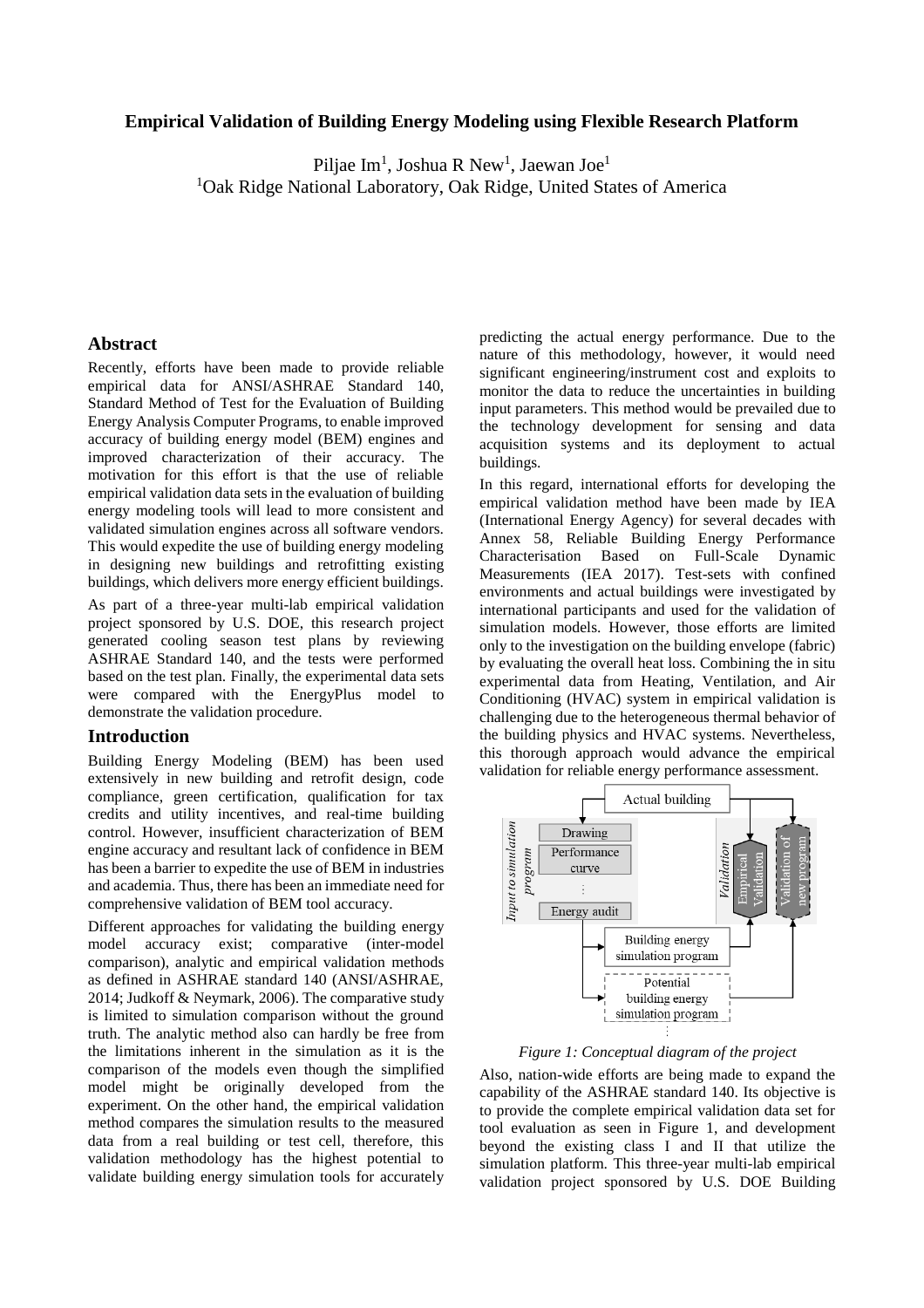Technologies Office (BTO) has been performed from 2016 through 2018. Major outputs of this project include 1) empirical validation of a multizone HVAC (heating, ventilating, and air-conditioning) system using ORNL's Flexible Research Platform (FRP) (ORNL), 2) generation of a performance map for high-performance rooftop units (RTUs) (National Renewable Energy Laboratory [NREL]), 3) empirical validation of building envelop models using Lawrence Berkeley National Laboratory's FLEXLAB measurement (LBNL), and 4) uncertainty characterization for experimental measurement (Argonne National Laboratory (ANL)). The project has generated multiyear validation test plans, model input specifications, and more than 20 documented tests and operational configurations.

# **Objectives**

The main objective of the project is to document data sets that can be used to validate key functionality in different energy simulation tools and to identify errors and inadequate assumptions in simulation engines so that developers can correct them. This paper focuses on empirical validation efforts utilizing ORNL's FRP, which is an occupancy emulated small office building. While the previous studies are generally limited to simple cases (Judkoff et al 2008, Strachan et al 2015), the empirical validation utilizing FRP would provide unique data sets for more realistic multizone buildings found in the real world. Figure 1 shows the conceptual diagram of the project.

# **Test-bed**

## **Building characteristics**

The two-story FRP, consisting of slabs and a steel superstructure with a footprint of 13.4 m by 13.4 m representative of light commercial buildings common in the nation's existing building stock (Figure 2 and Table 1). The FRP has 10 conditioned zones with 2 unconditioned zones (i.e., staircase) with 0.4 m thick exterior wall. The FRP is an unoccupied research apparatus in which occupancy is emulated by process control of lighting, humidifiers for human-based latent loading, and a heater for miscellaneous electrical loads (MELs). The occupancy emulation would drastically reduce the occupancy behavior related to uncertainty in modeling.

The test building is exposed to natural weather conditions for research and development leading to the system- and building-level advanced energy efficiency solutions for new and retrofit applications. To reduce the uncertainty in ground heat transfer through the slab, 0.3m Geofoam EPS46 ( $R_{us}$  - 55 ( $R_{SI}$  - 9.7)) insulation was installed in the floor. Windows are evenly distributed except east and north side of the 1<sup>st</sup> floor with 28% of windows to wall ratio.

## **HVAC systems**

The multi-zone HVAC system used for this validation tests incorporate a 44 kW (12.5 ton) RTU and a natural gas furnace. The RTU has a 9.6 energy efficiency rating (EER) with two scroll compressors and one central fan

with variable frequency drive (VFD). Each room is conditioned with variable-air-volume (VAV) box with electric resistance reheat. The original intake for the fresh air in the RTU was blocked to reduce the uncertainty of the test results.



*Figure 2. Plan drawing (top), front view(bottom right), and structural view (bottom left).*

*Table 1: Descriptions of FRP.*

| Location         | Oak Ridge, Tennessee, USA                                                          |
|------------------|------------------------------------------------------------------------------------|
| <b>Building</b>  | Two-story, $12.2 \text{ m} \times 12.2 \text{ m} (40 \times 40 \text{ ft})$ , 4.3m |
| size             | $(14 \text{ ft})$ floor-to-floor height                                            |
| <b>Exterior</b>  | Concrete masonry units with face brick, R <sub>SI</sub> -                          |
| walls            | $1.9$ (R <sub>US</sub> -11) fiberglass insulation                                  |
| <b>Floor</b>     | Slab-on-grade                                                                      |
| <b>Roof</b>      | Metal deck with $R_{SI}$ –3.17 ( $R_{US}$ –18)                                     |
|                  | polyisocyanurate insulation                                                        |
| Windows          | Double-pane clear glazing, 28% window-to-                                          |
|                  | wall ratio                                                                         |
| <b>Baseloads</b> | lighting density : $9.18W/m^2$ (0.85 W/ft <sup>2</sup> ),                          |
|                  | equipment density: $14.04 \text{W/m}^2$ (1.3 W/ft <sup>2</sup> )                   |
| <b>HVAC</b>      | 44 kW (12.5 ton), 9.7 EER rooftop unit; 81%                                        |
| system           | AFUE natural gas furnace; VAV with electric                                        |
|                  | reheat                                                                             |

#### **Instrumentation and monitoring**

The Johnson Controls Metasys system, a dedicated energy management control system, is deployed in the FRP; and the room set point temperature, schedule, and other controls were predefined through the Metasys system. In addition, the data acquisition hardware including 1 master cabinet, 4 peripheral cabinets, 256 thermistor channels, 256 single-ended voltage channels, 100 thermocouple channels, and 64 frequency input (or 5 V) control channels—is currently deployed in the FRP. The sensors used for monitoring are calibrated.

The measurements include the zone setpoint temperature and humidity, supply and return air temperature and flow rates, and energy consumption of individual components including a compressor, condenser, supply fan, VAV reheating. The data are available in 1 min, 15 min, and 60 min intervals. A dedicated weather station on the roof of the FRP monitored the weather data including outdoor air temperature, humidity, solar radiation (i.e., direct normal, diffuse, and global), and wind speed and direction.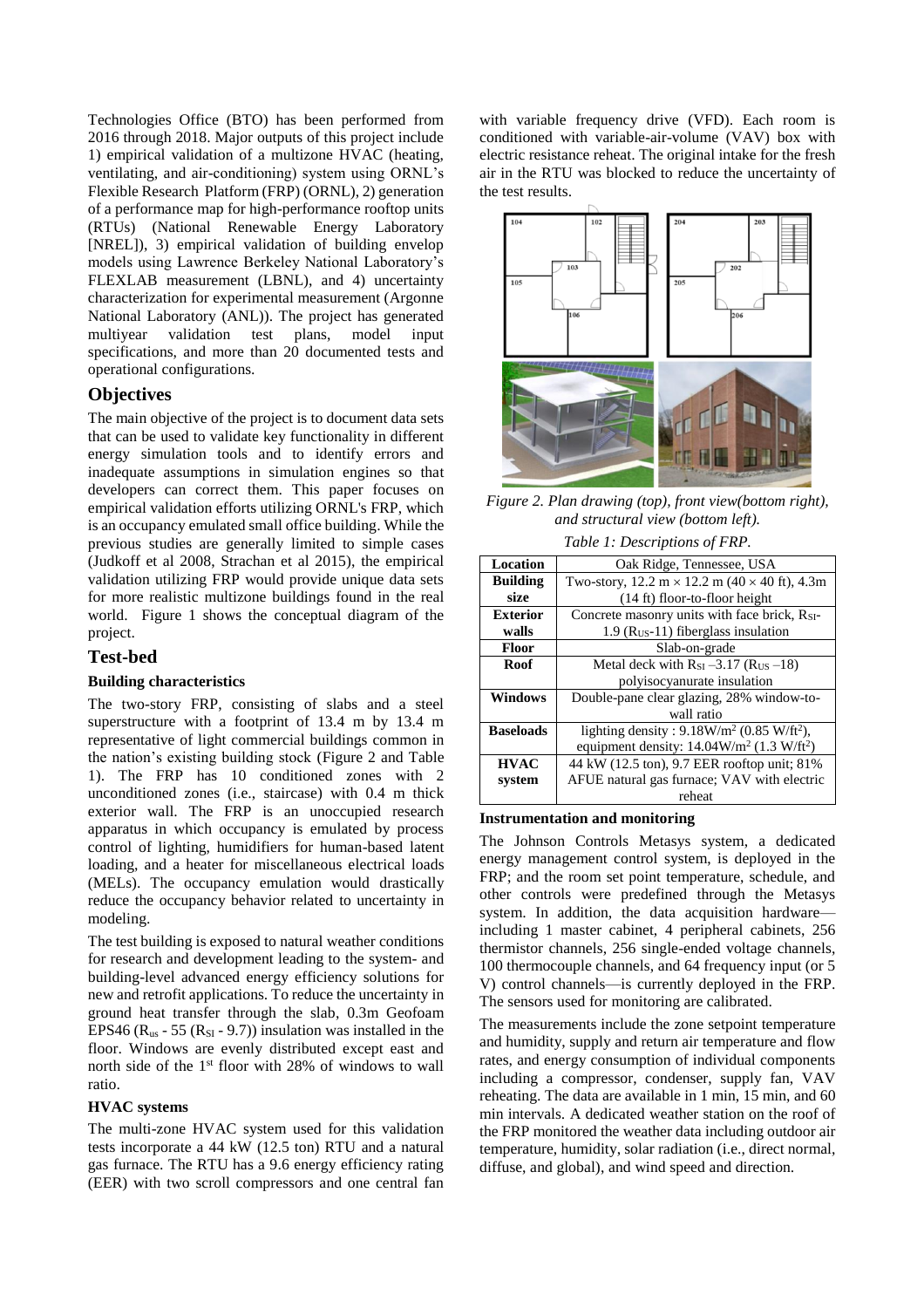## **Methodology**

In this study, no exploits of the calibration are made for the simulation model. But significant factors affecting the model behavior are dealt with in situ experimental data; e.g., performance curves are generated from the measurement of actual test-bed and input to the simulation model (i.e., EnergyPlus, 2019) accordingly as it is. This section discusses those key parts of the simulation inputs and explains the experiment settings. Followings are the main factors that are input based on the experimental data accordingly.

- **Infiltration**
- RTU performance curve
- Fan performance curve
- Duct leakage

### **Key inputs for the simulation model**

Building envelope and HVAC systems are built and generated from OpenStudio (OpenStudio SketchUp Plugin, 2019) and then simulated in EnergyPlus 8.0 (EnergyPlus, 2019) environment. All simulation settings are based on the building design, drawings, and HVAC systems. Inside surface convection algorithm is set to "CeilingDiffuser" to be consistent with the building system layout, while outside remains default.

In order to take account of the leakage, the whole building infiltration rate was measured using a blower door test. Based on the infiltration modeling guideline for commercial building energy analysis (Gowri, Winiarski, & Jarnagin, 2009),  $3.15E-04 \text{ m}^3/\text{s} \cdot \text{m}^2$  (flow per exterior surface area) is input to "ZoneInfiltration: DesignFlowRate". Coefficients for temperature difference and wind velocity remains default.

$$
I_{design} = (\alpha_{bldg} + 1) \cdot I_{75pa} (0.5 C_s \rho U_H^2 / 75)^n
$$
 (1)

Where:

 $U_H$ : the wind speed at building height (4.47m/s)  $\rho$ : the density of air (1.18 kg/m<sup>3</sup>)  $C_s$ : the average surface pressure coefficients (0.1617) *αbldg*: an urban terrain environment coefficients (0.22) *I*75pa: the building leakage rate at 75 Pa *n*: coefficient (0.65)

Another significant factor affecting the building energy performance is the HVAC system, which is pakcaged DX cooling system in this study. In EnergyPlus, the DX cooling electricity consumption (*Pelec*) is calculated based on three performance curve fits (Equation 2). Those are polynomial curves (*f* in Equation 1) that are used to characterize the performance of HVAC equipment, which are equipment capacity, EIR (Energy Input Ratio), and run time fraction (RTF) taking account the cycling impact. The feature data of those polynomials are temperatures (entering cooling coil and condenser), air flow rate, and part load ratio (PLR).

$$
P_{elec} = \textit{Cap} \cdot \textit{EIR} \cdot \textit{RTF} \tag{2}
$$

where:

 $Cap = Q_{rated} \cdot f_{Cap,Temp} \cdot f_{Cap,flow}$  $EIR = (1 / COP_{rated}) \cdot f_{EIR,Temp} \cdot f_{EIR,flow}$ 

#### $RTF = PLR / f_{PLR} (PLR)$

In order to create the performance curve, quasi-steadystate data are filtered from 1 year of HVAC operation data in 1 min resolution neglecting the transition period; 6 and 4 min data was excluded for the starting/ending times and transition times between the stages. Coefficients of the polynomials are regressed with measured power consumption and feature data using the HVAC Performance Curve Fit Tool (EnergyPlus, 2019). Figure 3 shows the RTU power consumption of measurement and simulation. As this system is a two-stage unit, the plot shows the low and high stage energy use distinctly.





*Figure 3: RTU model validation*

Figure 4 shows the RTU performance comparison with a generic curve from EnergyPlus open dataset (Lennox KCA120S4) and the fitted model. Obvious discrepancy of the performances between the two curves are observed.



*Figure 4: RTU performance comparison*

Fan model is also included as shown in Figure 5. Second order polynomial of air flow fraction (actual flow / design flow) is generated with experimental data and input to the simulation.

Lastly, the effect of the duct leakage was input to the model. Ideally, it depends on the construction and length of each duct which can be hardly estimated. In order to estimate the rough amount of the leakage, the airflow rate in RTU was compared with total air flow rates in VAV sides. 23% of the airflow is assumed to be leaked from the duct between the RTU and each VAV boxes. It is set in Nominal Upstream Leakage Fraction at ZoneHVAC:AirDistributionUnit.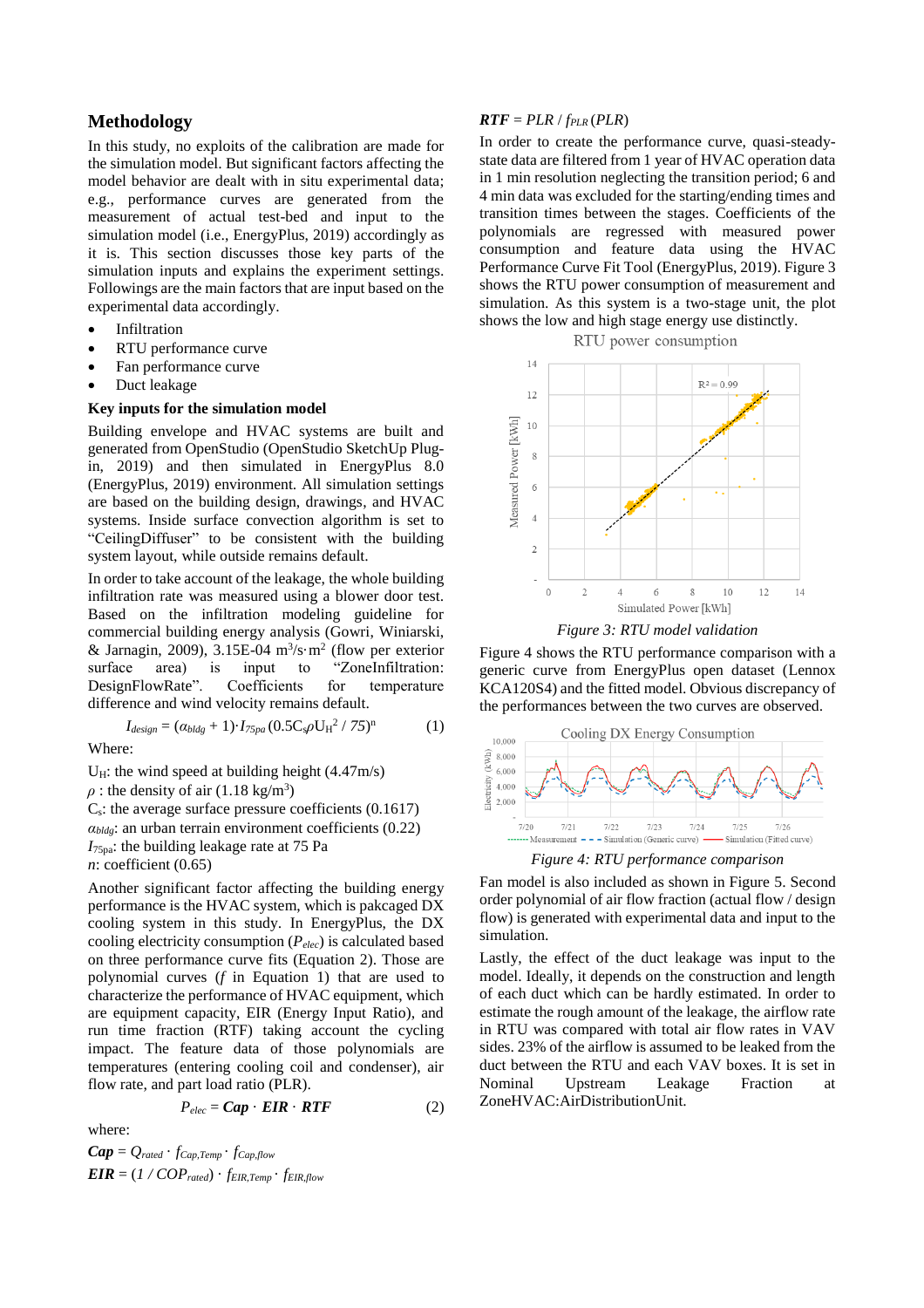

*Figure 5: Fan model validation*

## **Experimental design**

The following measuring points are used in this validation study. Data will be provided in 15 min, and 60 min resolution.

- Delivered cooling energy consumption (kWh)
- Cooling DX electricity consumption (kWh)
- Supply fan electricity consumption (kWh)
- Zone temperature  $(\degree C)$

ASHRAE 140 provides mechanical cooling/heating base cases CE100 and CH100. However, the building/system specifications for these cases are not consistent with the current FRP setup. The FRP is a two-story building with ten thermal zones exposed to real weather conditions. These cases are not intended to be used with a real building, but only with building energy models. The test conditions for cases CE100 and CH100, including the building envelope requirements, are not suitable for any real building. For example, the wall/roof/floor insulation R-values defined in these cases are less than  $100 \text{ m}^2$ ·K/W  $(567 h·ft<sup>2</sup>·°F/Btu)$ , and the infiltration rate is zero, which cannot be realized in real buildings. Therefore, the test plan for the multi-zone HVAC validation refers only to a selected set of ASHRAE 140's HVAC test conditions that can be realized in the current FRP setup. Given the objective of this study to provide a set of empirical data from a high-fidelity test facility, this would fulfill the objectives.

ASHRAE 140 case CE100, CE 110, CE 120, CE130, CE 150, CE160, and CE165 were reviewed, and they were applied as described or modified as applicable to the FRP. An RTU with a VAV will be used as a cooling season test. The cooling season tests were performed during summer 2018.

#### *Test 1: Baseline Case*

As a baseline case test, a building as-is was tested. There were no other treatments, such as blocking windows, adding additional envelope insulation, and so on. The testing includes the following other test conditions.

- Window blinds are not used.
- No sensible or latent internal loads are emulated.
- A fixed discharge temperature of 12.7°C (55°F) for RTU and no OA or exhaust air provision (same as CE100) are set.
- Fixed static pressure (i.e., 249 Pa  $(1"$  w.c.)) is aintained.

Room thermostat cooling setpoint temperature is maintained at 22.2  $\degree$ C (72 $\degree$ F) with a possible minimum dead band. There is no setback/set-up schedule, no humidity control. Heating is turned off including main gas furnace and VAV reheating.

#### *Test 2: Increased thermostat set point*

The original test plan was that the thermostat set-point is increased to 26.7  $\degree$  (80F), and other conditions are kept the same as in the cooling baseline case (i.e., Test 1). However, based on the observation from Test 1, the condition for the cooling season Test 2 was redefined. All the original test plan has remained the same, but the RTU discharge air temperature increased to 15.6 ℃. The main purpose of Test 2 is to reduce the cooling loads by reducing the thermostat setpoint. But, as noticed in Test 1, the rooms are overcooled in general mainly due to the independent controls of the RTU AHU and VAV boxes, and reducing thermostat setpoint cannot reduce the cooling load. As the RTU discharge temperature was increased to 15.6 ℃ , however, the cooling load was reduced as intended for the Test 2.

## **Results**

## **Evaluation metrics and validation output**

In this study, Normalized Mean Bias Error (NMBE) and Coefficient of Variation of the Root Mean Square Error (CV(RMSE)) were used for quantifying the deviation between the measurement and simulation. *M*, *S,* and *n* represent the measurement, simulation, and the number of data, respectively. Upper bar refers to the average. Both show the discrepancy in percentage so the lower value indicates the more accurate simulation results. And over or underfitting can be detected from the NMBE with a sign.

NMBE = 
$$
\frac{1}{\overline{M}} \cdot \frac{\sum_{i=1}^{n} (M_i - S_i)}{n} \times 100
$$
 (3)

CV(RMSE) = 
$$
\frac{1}{\bar{M}}\sqrt{\frac{\sum_{i=1}^{n} (M_i - S_i)^2}{n}} \times 100
$$
 (4)

#### **Test 1: Baseline Case - 7/20/2017 through 7/26/2017**

During the Test 1, the VAV reheating was turned off. As the VAV reheating was turned off, it was observed that the room temperature never reaches 72F except for the room temperature for west faced rooms during the late afternoon. The main reason for the low room temperature is the minimum damper positions for 10 VAV boxes. Although the cooling load of a room has been met (i.e., no needs for cooling), minimum air flow to the room is maintained, which overcools the rooms. In typical VAV reheating operation, the discharge air should be reheated not to overcool the rooms. However, during this test, all the reheating was turned off, which might cause overcooling the rooms.

In general, the building energy model uses a constant RTU supply air temperature setpoint as the input parameter, which would show some discrepancies with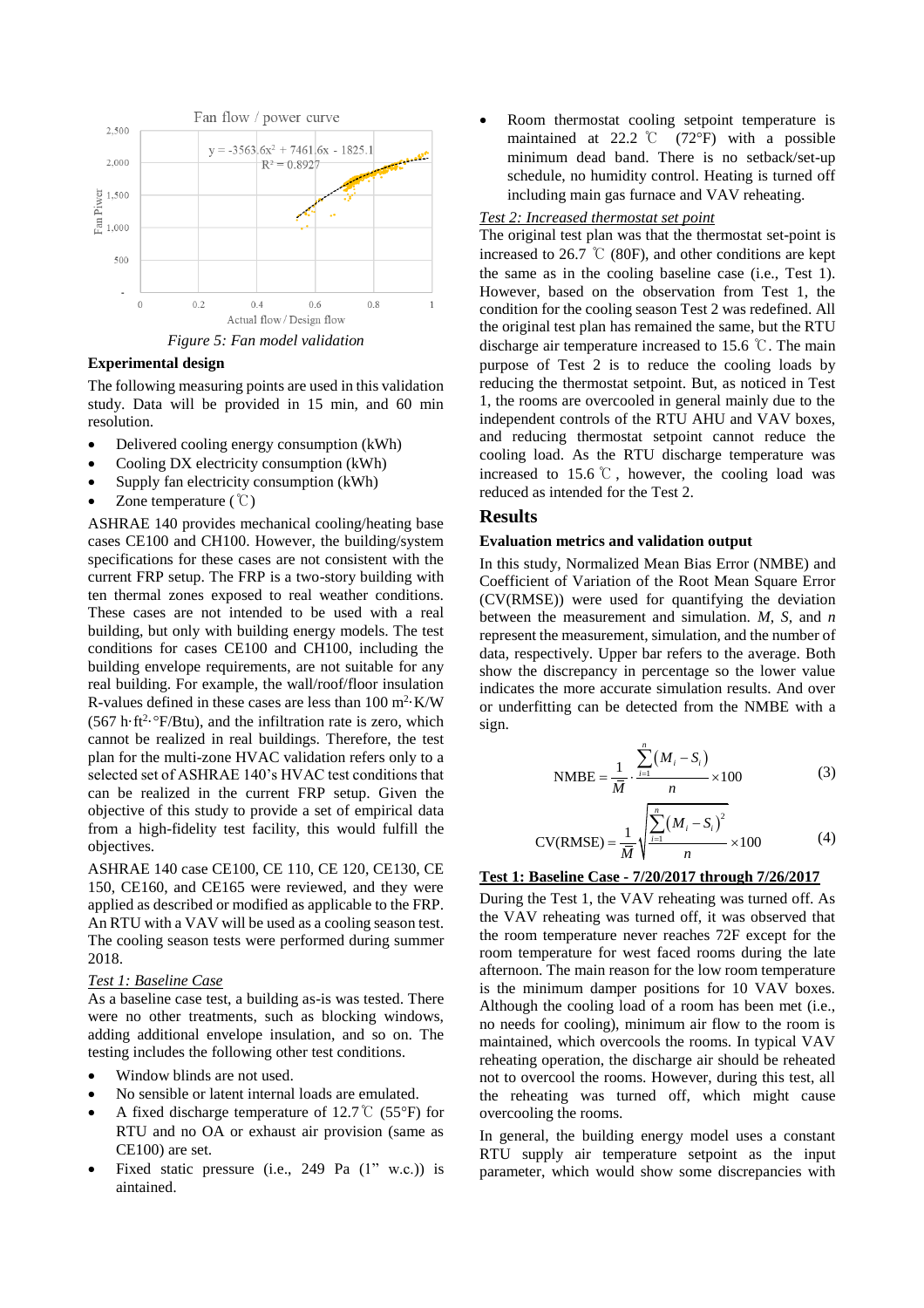the measured supply air temperature. In the simulation, instead of using constant supply air temperature setpoint, the measured hourly supply air temperature was input to the model to reduce the discrepancy.

### *Weather Condition*

Figure 6 shows the hourly outdoor air temperature, relative humidity, and solar radiation during the test period. The data shows that the hourly pattern of the outdoor temperature and RH have been relatively consistent throughout the test period except 7/23. The same consistency was found for the hourly global solar radiation. During the test period, the maximum and minimum outdoor air temperature is about 34.3℃ (93.8F) and 20℃ (68.0F), respectively.



*Figure 6: Hourly Outdoor air temperature and solar radiation for Test 1*

#### *HVAC Operations*

Figure 7 shows the measured and simulated hourly profiles of RTU energy consumption. Upper one shows cooling energy (e.i., enthalpy difference) and lower one shows the electricity consumption from the cooling coil system (compressor and condenser fan). Both simulation profiles are matched well with experimental data. The calculated hourly NMBE and CV(RMSE) are 2.6% and 5.9% in delivered cooling and 2.4%, and 5.8% in cooling DX electricity, respectively.



*Figure 7: Hourly cooling energy comparison for test 1 (upper: delivered cooling energy, lower: DX electricity consumption)*

Figure 8 shows the fan energy consumption profiles of simulation and experiment; good agreement is observed. The hourly NMBE and CV(RMSE) are 0.3% and 0.7%, respectively.



*Figure 8: RTU fan energy comparison for test 1*

The simulated and measured total building HVAC consumption is compared in Figure 9. It shows that the measured total HVAC energy consumption is about 2.0% higher than the simulated consumption.



*Figure 9: Total HVAC energy comparison for test 1*

#### *Zone Temperature*

In comparisons of room air temperatures, most simulated data show good matches with measurement. Figure 10 shows the best (Room 104) and worst (Room 206) cases for typical perimeter zones; RMSE of each case are 0.62 ℃ and 2.04 ℃ , and weight-average (with room dimension) RMSE is 0.86℃. Room 104 is Northwest perimeter zone and shows the best result as it is relatively less exposed to the solar radiation. On the other hands, South face zones show less accuracy. Further investigation is being undergone to identify the possible cause for the discrepancy. One potential cause of the discrepancy is a varied level of zonal infiltration. The single infiltration rate estimated from a whole building blower door test was applied to individual zone consistently. As each zone may have varied level of infiltration rate due to exterior doors for some zones and other zone-specific configurations, further investigation for varied zonal infiltration rate is planned using multizone tracer gas test.



*Figure 10: Room air temperature comparison for test 1 (upper: best case, lower: worse case)*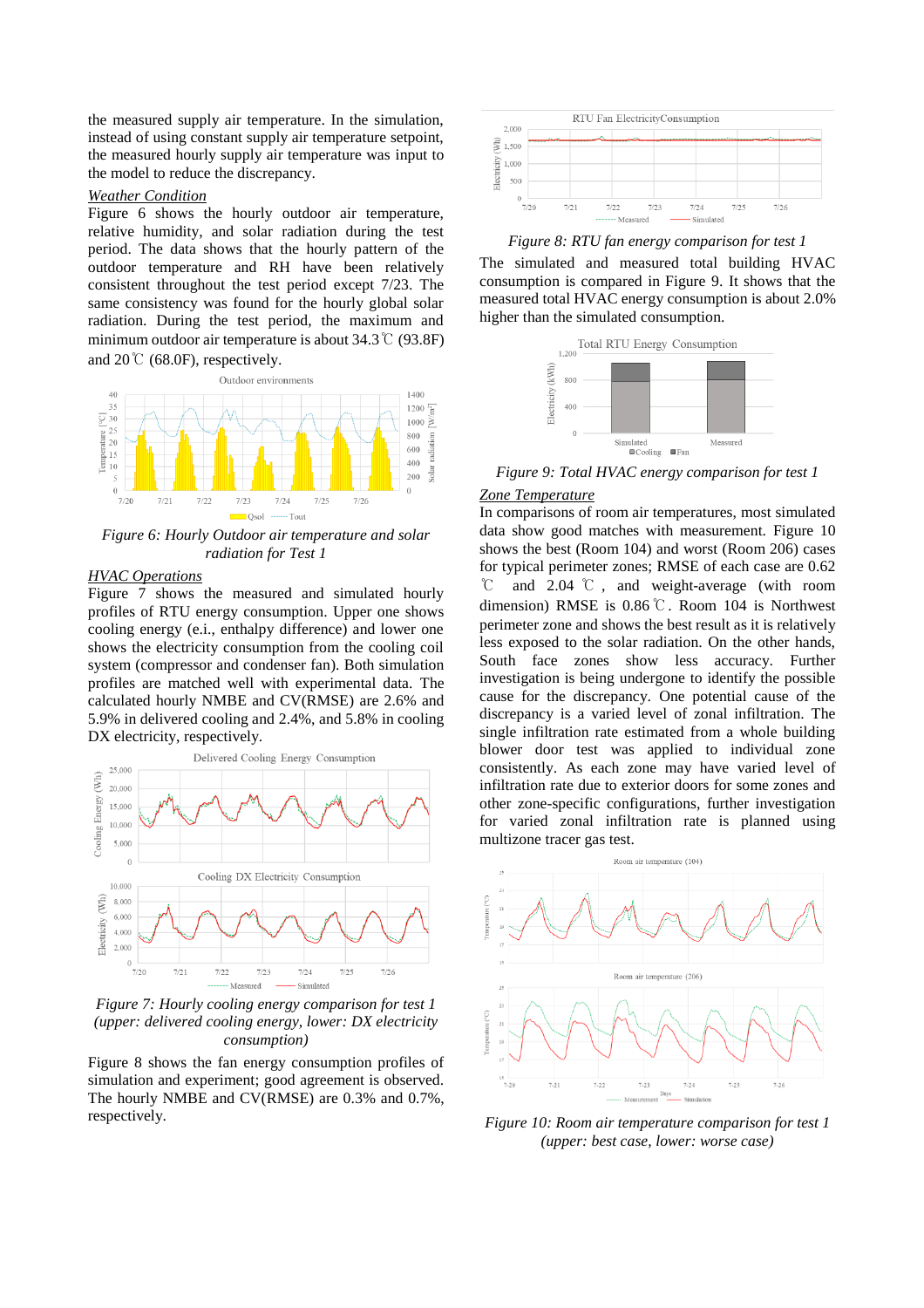## **Test 2: Increased thermostat set point - 7/29/2017 through 8/3/2017**

As previously discussed, setting a higher set-point temperature was not able to realize the reduced cooling load due to the minimum damper position of the VAV. Instead, the supply air temperature was increased to 15.6 ℃ from 12.7℃.

#### *Weather Condition*

Figure 11 shows the hourly outdoor air temperature, relative humidity, and solar radiation during the test period. Based on the solar radiation plot, it appears there are two clear days (7/30 and 7/31), while other days were partly sunny and/or cloudy.



*Figure 11: Hourly outdoor air temperature and solar radiation for Test 2*

#### *HVAC Operations*

Figure 12 shows the measured and simulated hourly profiles of RTU energy consumption. Upper one shows cooling energy (e.i., enthalpy difference) and lower one shows the electricity consumption from the cooling coil system (compressor and condenser fan). Both simulation profiles are matched well with experimental data in a similar fashion with Test 1. The calculated hourly NMBE and CV(RMSE) are 7.9% and 10.9% in delivered cooling and 2.5%, and 5.3% in cooling DX electricity, respectively.



*Figure 12: Hourly cooling energy comparison for test 2 (upper: DX electricity consumption, lower: delivered cooling energy)*

Figure 13 shows the fan energy consumption profiles of simulation and experiment; good agreement is observed. The hourly NMBE and CV(RMSE) are 0.8% and 1.45%, respectively.



*Figure 13: RTU fan energy comparison for test 2*

The measured and simulated total HVAC energy use during the test period was compared in Figure 14. Total measured HVAC energy use (i.e., cooling, and fan) is about 2.1% higher than the simulated HVAC energy use.



*Figure 14: Total HVAC energy comparison for test 2 Zone Temperature and RH*

In a similar fashion with Test 1, most simulated temperature profiles show good matches with measurement. Figure 15 shows the best (Room 203) and worst (Room 206) cases; RMSE of each case are 0.39℃ and 1.67℃, and weight-average (with room dimension) RMSE is 0.79℃. Similar trend is shown in Test 2; South face zones show less accuracy compared to others.



*Figure 15: Room air temperature comparison for test 2 (upper: best case, lower: worse case)*

## **Conclusions**

Two sets of cooling season tests were performed, and the results were compared with the simulations. EnergyPlus model is built from the as-built drawings and in situ experimental data without the calibration efforts.

Followings are the major findings:

Simulation and experimental energy consumption of the RTU are matched well. Hourly NMBE and